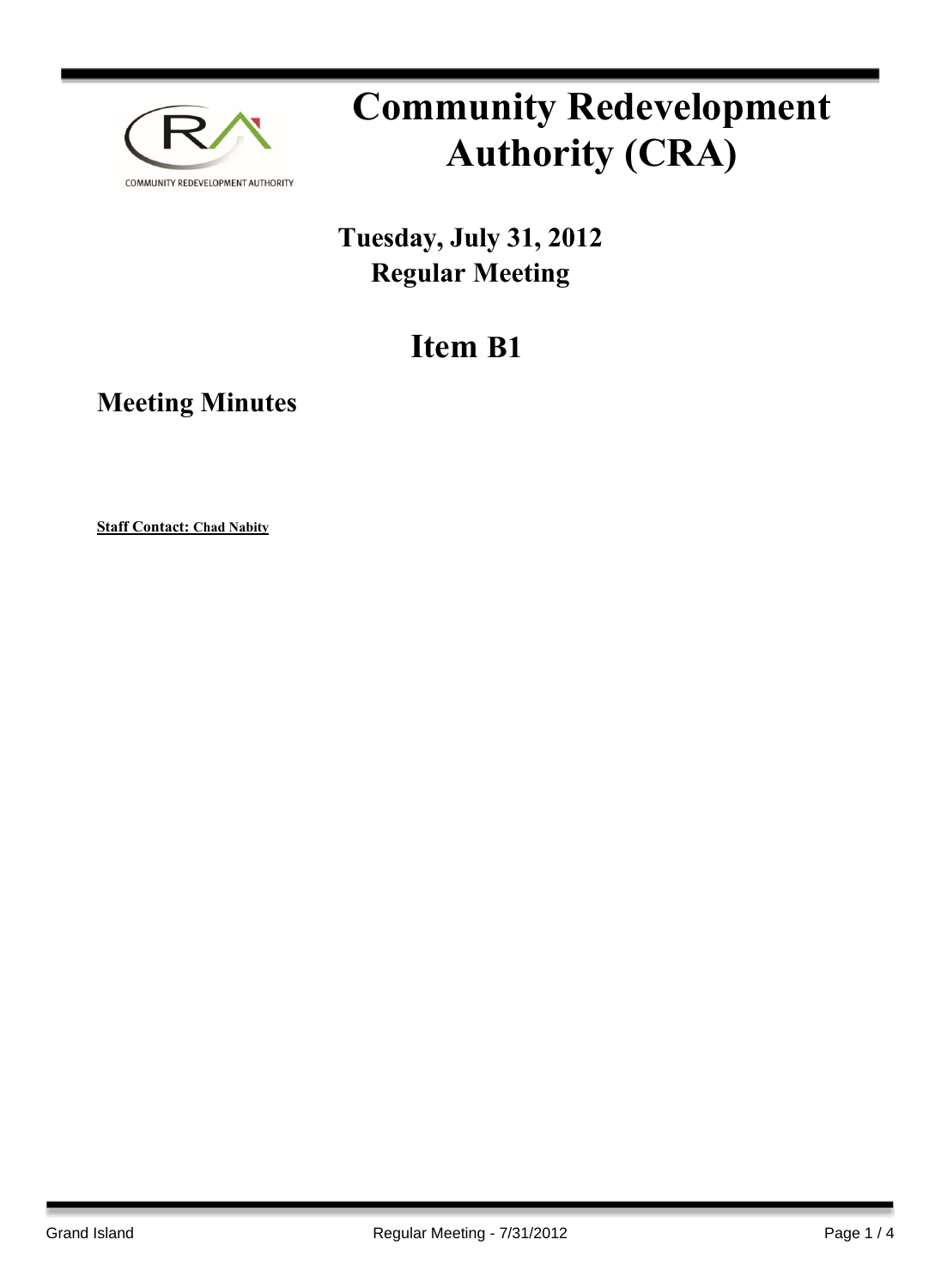#### OFFICIAL PROCEEDINGS

#### MINUTES OF COMMUNITY REDEVELOPMENT AUTHORITY MEETING OF July 11, 2012

Pursuant to due call and notice thereof, a Regular Meeting of the Community Redevelopment Authority of the City of Grand Island, Nebraska was conducted on July 11, 2012 at City Hall 100 E First Street. Notice of the meeting was given in the July 3, 2012 Grand Island Independent.

1. CALL TO ORDER. Chairman Barry Sandstrom called the meeting to order at 4:02 p.m. The following members were present: Glen Murray and Tom Gdowski. Also present were; Director, Chad Nabity; Secretary, Rose Woods; Council Liaison, Vaughn Minton; Finance Director, Jaye Monter; Legal Counsel, Duane Burns; Todd Enck, Roger Bullington (Members Michelle Fitzke and Sue Pirnie were absent).

Sandstrom stated this was a public meeting subject to the open meeting laws of the State of Nebraska. He noted that the requirements for an open meeting were posted on the wall easily accessible to anyone who would like to read through them.

- 2. APPROVAL OF MINUTES. A motion for approval of the Minutes for the June 13, 2012 meeting was made by Murray and seconded by Gdowski. Upon roll call vote all present voted aye. Motion carried unanimously.
- 3. APPROVAL OF FINANCIAL REPORTS. Monter reviewed the financial reports for the period of June 1, 2012 through June 31, 2012. Motion was made by Gdowski and seconded by Murray to approve the financial reports. Upon roll call vote, all present voted aye. Motion carried unanimously.
- 4. APPROVAL OF BILLS. The bills were reviewed by Sandstrom. Motion made by Gdowski and seconded by Murray to approve the bills in the amount of \$98,787.89. Upon roll call vote all present voted aye. Motion carried unanimously to approve the payment of bills totaling \$98,787.89.
- 5. REVIEW OF COMMITTED PROJECTS & CRA PROPERTY. Nabity reviewed the Committed Projects. Larry Fowle would be submitting a bill to the CRA next month for his micro blight study. Chief Industries is continuing their demo and cleanup of the old co-op. Fonner Park first installment has been approved for payment. All inspections have been signed off by the Grand Island Building Department. YMCA is continuing their work on the roof. The Grand Façade is almost done and will be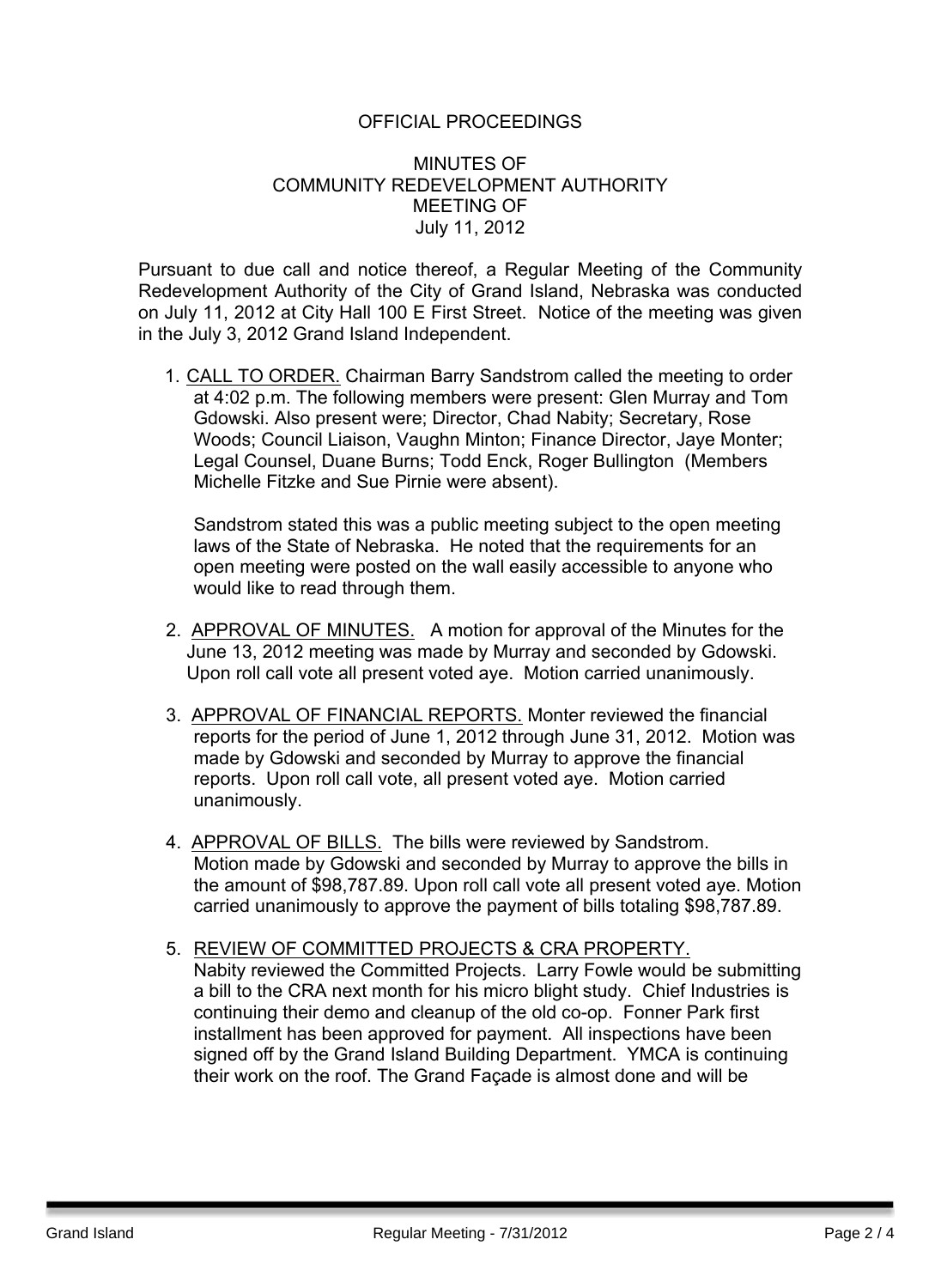sending a bill in the next few months. The Chocolate Bar is Willmar Reality is complete.

6. MEMORANDUM OF UNDERSTANDING WITH CHIEF INDUSTRIES. RE: FORMER AURORA COOP PROPERTY.

At the April CRA meeting Chief Industries was awarded a grant of \$100,000 to help pay for the demolition of the buildings on the Aurora Coop property. The CRA was interested in the possibility of getting that money back in the event that TIF is used on this property and Chief was agreeable. A Memorandum of Understanding was approved subject to negotiating minor changes. That MOU has been changed significantly, including the addition of a signature line for the Mayor (subject to Council Approval); to insure that all parties are aware of what is proposed. If the MOU is not signed the grant that CRA awarded will still be paid to Chief upon completion of the project. If the MOU is approved it does not commit the City or the CRA to using TIF for the project but it does make the costs for demolition, site clearance and the installation of public utilities that will or may occur prior to an application for TIF eligible for reimbursement. The CRA will have some possibility of getting all or a portion of the Grant for demolition back.

A motion for approval of the Memo of Understanding with Chief Industries RE: Former Aurora Coop was made by Murray and seconded by Gdowski. Upon roll call vote all present voted aye. Motion carried unanimously.

#### 7. CONSIDERATION OF RESOLUTION 138.

Consideration of a Resolution to forward a Site Specific redevelopment plan to the Hall County Regional Planning Commission for 125 N Carey Street. The CRA received a TIF application and staff has prepared a Site Specific redevelopment plan (the "Plan"), for redevelopment of an area within city limits of the City of Grand Island, Hall County, Nebraska. A MOTION to approve Resolution No. 138.

A motion for approval of Resolution No. 138 to forward the Site Specific Redevelopment Plan to the Hall County Regional Planning Commission for 125 N Carey was made by Gdowski and seconded by Murray. Upon roll call vote all present voted aye. Motion carried unanimously.

#### 8. CONSIDERATION OF RESOLUTION 139.

Consideration of a Resolution of intent to enter into a Site Specific Redevelopment Contract & Approval of related actions 30 day notice to City Council for 125 N Carey Street. A MOTION to approve Resolution No. 139.

A motion for approval of Resolution No. 139 to forward the Site Specific Redevelopment Plan to the City Council for 125 N Carey was made by